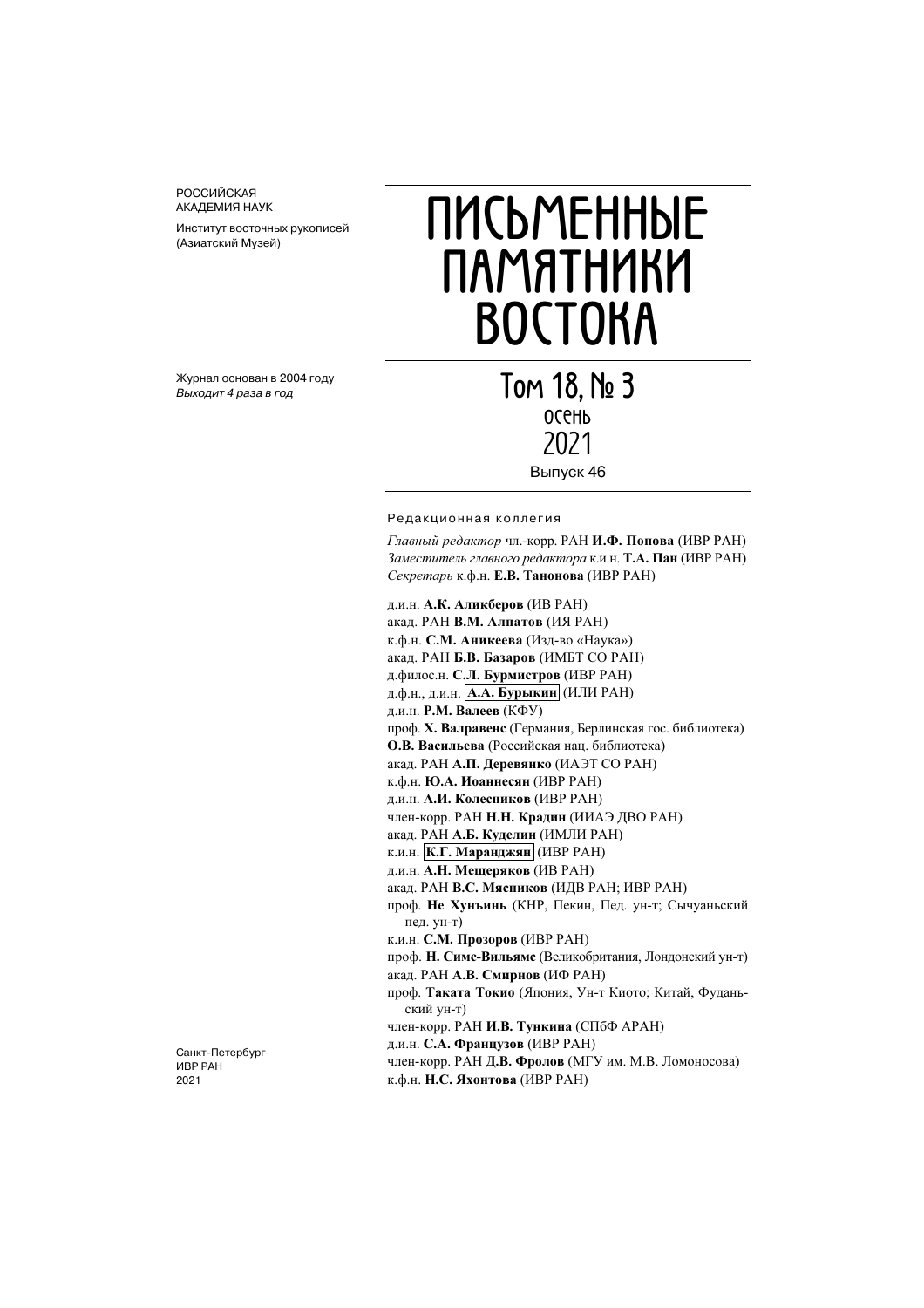## Письменные памятники Востока. 2021. Том 18. № 3 (вып. 46). С. 2

# **В НОМЕРЕ:**

#### ПУБЛИКАЦИИ

ИСТОРИЯ, ФИЛОСОФИЯ, ФИЛОЛОГИЯ

| Peter ZIEME. Maitreya and the Religious Situation according to Two Old Uighur Poems<br>of Yuan Dynasty. Edition of SI 4485 and SI 4958 | 5   |
|----------------------------------------------------------------------------------------------------------------------------------------|-----|
| Simone-Christiane RASCHMANN. New Traces of Old Uighur Vinaya Literature                                                                | 17  |
| Т.А. ПАН. Маньчжурско-китайский диплом гаомин 誥命 из коллекции Н.П. Лихачева                                                            | 25  |
| ИССЛЕДОВАНИЯ<br>ИСТОРИЯ, ФИЛОСОФИЯ, ФИЛОЛОГИЯ                                                                                          |     |
| Nicholas SIMS-WILLIAMS. A Buddhist Technical Term in Christian Sogdian                                                                 | 32  |
| Dai MATSUI. Two Remarks on the Toyoq Caves and Abita Qur "Abita Cave"                                                                  | 37  |
| Tokio TAKATA. Sound Changes to Avoid Using Taboo Characters                                                                            | 51  |
| ДУ Цзяньлу. Об эволюции экономических форм в тангутском обществе (на кит. яз.)                                                         | 58  |
| Shintaro ARAKAWA. On the Tangut Prefix <sup>2</sup> da:-                                                                               | 64  |
| А.И. КОЛЕСНИКОВ. К семантике астральной метафоры в средневековых<br>персидских текстах                                                 | 74  |
| Е.П. ОСТРОВСКАЯ. Обучение Дхарме: нравственные качества ученика                                                                        | 87  |
| ИСТОРИОГРАФИЯ И ИСТОЧНИКОВЕДЕНИЕ<br>ТЕКСТОЛОГИЯ, КОДИКОЛОГИЯ, ПАЛЕОГРАФИЯ, АРХЕОГРАФИЯ                                                 |     |
| NIE Hongyin. Chinese Stories of Filial Piety in Tangut Literature                                                                      | 95  |
| RONG Xinjiang. The Earliest Extant Example of Woodblock Printing: the Precept Certificate<br>of the 29th Year of Kaiyuan (741 A.D.)    | 118 |
| CHING Chao-jung, Frantz GRENET. The Golden Poluo in Sogdiana:<br>An In-depth Analysis of the Suishu and Tongdian Passages              | 127 |
| OGIHARA Hirotoshi. Miscellany on the Tumshuqese Documents: Part II                                                                     | 148 |
| ЛЮ Жомэй. Исследование списков цинской рукописи<br>«История государства Российского», хранящихся в России (на кит. яз.)                | 160 |
| С.М. ПРОЗОРОВ. Неатрибутированный сборник шиитских преданий (хадисов)<br>в собрании арабских рукописей ИВР РАН                         | 172 |
| КОЛЛЕКЦИИ И АРХИВЫ                                                                                                                     |     |
| В.М. АЛПАТОВ. Е.Д. Поливанов о китайском и японском языках                                                                             | 179 |
| Hartmut WALRAVENS. Preface to the Indexes to the Great Chinese Botany<br>Zhiwu Mingshi Tukao 植物名實圖考 of Wu Qijun 吳其濬                    | 187 |
| О.В. ВАСИЛЬЕВА. Китайский альбом из Парижа в Российской национальной библиотеке                                                        | 207 |
| К.М. БОГДАНОВ. К истории описания Тангутского фонда ИВР РАН                                                                            | 221 |

На четвертой стороне обложки:

Торговец новогодними визитками. ОР РНБ. Дорн 798. Л. 3.

© Институт восточных рукописей РАН (Азиатский Музей), 2021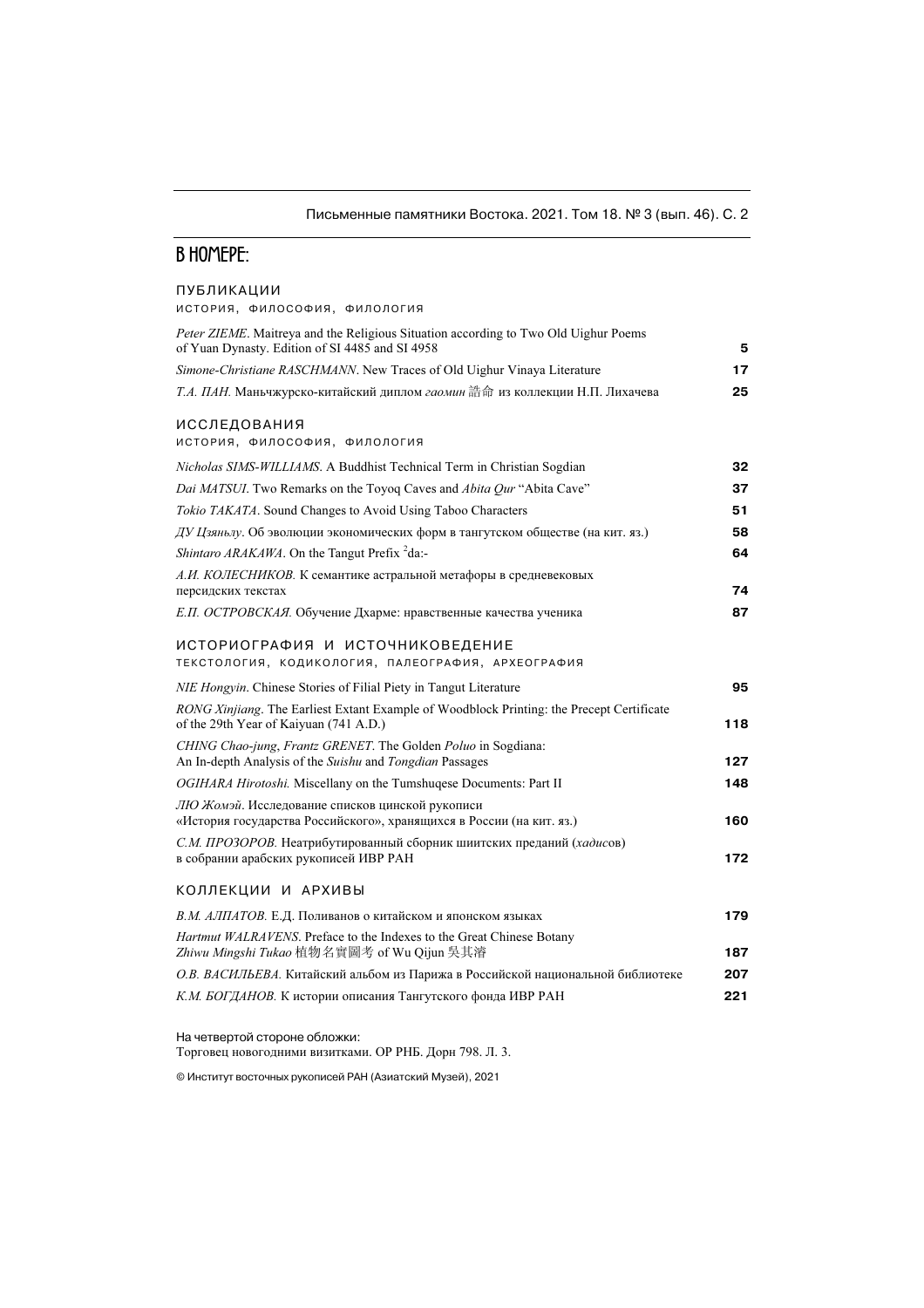RUSSIAN ACADEMY OF SCIENCES

The Institute of Oriental **Manuscripts** (Asiatic Museum)

# **PIS'MENNYE PAMIATNIKI VOSTOKA**

Founded in 2004 Issued quarterly

**Volume 18, No. 3**  autumn 2021 Issue 46

Editorial Board

Editor-in-Chief Irina F. Popova, Corresponding Member of RAS (Hist.), Institute of Oriental Manuscripts, RAS

Deputy Editor-in-Chief Tatiana A. Pang, Ph.D. Sci. (Hist.), Institute of Oriental Manuscripts, RAS Secretary Elena V. Tanonova, Ph.D. Sci. (Phil.), Institute of Oriental Manuscripts, RAS

Alikber K. Alikberov, Dr. Sci. (Hist.), Institute of Oriental Studies, RAS, Moscow

Vladimir M. Alpatov, Member of RAS (Phil.), Institute of Linguistics, RAS, Moscow

Svetlana M. Anikeeva, Ph. D. Sci. (Phil.), Nauka Publishers, Moscow

Boris V. Bazarov, Member of RAS (Hist.), Institute of Mongolian Studies, Buddhology and Tibetology, SB RAS, Ulan-Ude

Sergey L. Burmistrov, Dr. Sci. (Philosophy), Institute of Oriental Manuscripts, RAS, St. Petersburg Aleksei A. Burykin, Dr. Sci. (Phil., Hist.), Institute for Linguistic Research, RAS, St. Petersburg

Anatoly P. Derevyanko, Member of RAS (Hist.), Institute of Archaeology and Ethnography, SB RAS, Novosibirsk

Serge A. Frantsouzoff, Dr. Sci. (Hist.), Institute of Oriental Manuscripts, RAS, St. Petersburg Dmitrii V. Frolov, Corresponding Member of RAS, Moscow State University

Youli A. Ioannesyan, Ph. D. Sci. (Phil.), Institute of Oriental Manuscripts, RAS, St. Petersburg

Aliy I. Kolesnikov, Dr. Sci. (Hist.), Institute of Oriental Manuscripts, RAS, St. Petersburg

Nikolay N. Kradin, Corresponding Member of RAS (Hist.), Institute of History, Archaeology and Ethnology, FEB RAS, Vladivostok

Alexander B. Kudelin, Member of RAS, Institute of World Literature, RAS, Moscow

Karine G. Marandjian, Ph. D. Sci. (Hist.), Institute of Oriental Manuscripts, RAS, St. Petersburg

Alexander N. Meshcheryakov, Dr. Sci. (Hist.), Higher School of Economics, Moscow

Vladimir S. Myasnikov, Member of RAS (Hist.), Institute of Far East, RAS, Moscow

Nie Hongyin, Prof., Beijing Normal University, Sichuan Normal University, China

Stanislav M. Prozorov, Ph. D. Sci. (Hist.), Institute of Oriental Manuscripts, RAS, St. Petersburg Nicholas Sims-Williams, Dr. Sci. (Phil.), University of London

Andrey V. Smirnov, Member of RAS (Philosophy), Institute of Philosophy, RAS, Moscow

Takata Tokio, Dr. Sci. (Phil.), Kyoto University, Japan, Fudan University, China

Irina V. Tunkina, Corresponding Member of RAS, St. Petersburg Branch of the Archive of the RAS

Ramil M. Valeev, Dr. Sci. (Hist.), Kazan (Volga Region) Federal University, Kazan

Olga V. Vasilyeva, National Library of Russia, St. Petersburg

Hartmut Walravens, Prof., Berlin State Library, Germany

Nataliya S. Yakhontova, Ph. D. Sci. (Phil.), Institute of Oriental Manuscripts, RAS, St. Petersburg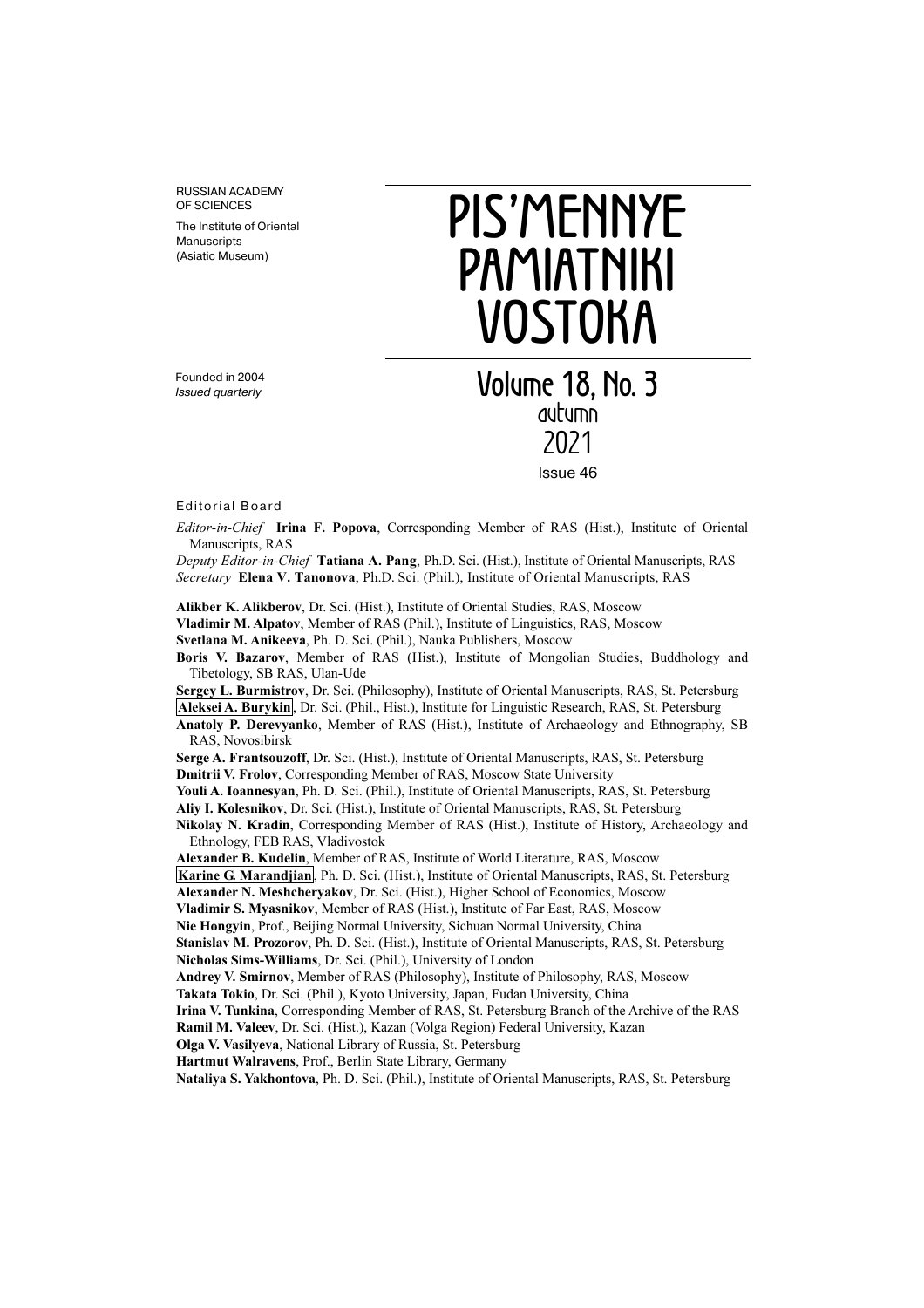## Pis'mennye Pamiatniki Vostoka, 2021, volume 18, no. 3 (issue 46), p. 4

## **IN THIS ISSUE:**

### PUBLICATIONS

HISTORY, PHILOSOPHY, PHILOLOGY

| Peter ZIEME. Maitreya and the Religious Situation according to Two Old Uighur Poems<br>of Yuan Dynasty. Edition of SI 4485 and SI 4958 | 5   |
|----------------------------------------------------------------------------------------------------------------------------------------|-----|
| Simone-Christiane RASCHMANN. New Traces of Old Uighur Vinaya Literature                                                                | 17  |
| Tatiana A. PANG. The Manchu-Chinese Diploma Gaoming 誥命<br>from the Collection of Nikolai P. Likhachev                                  | 25  |
| RESEARCH WORKS<br>HISTORY, PHILOSOPHY, PHILOLOGY                                                                                       |     |
| Nicholas SIMS-WILLIAMS. A Buddhist Technical Term in Christian Sogdian                                                                 | 32  |
| Dai MATSUI. Two Remarks on the Toyog Caves and Abita Qur "Abita Cave"                                                                  | 37  |
| Tokio TAKATA. Sound Changes to Avoid Using Taboo Characters                                                                            | 51  |
| DU Jianlu. On the Evolution of the Economic Form of Xixia Society (in Chinese)                                                         | 58  |
| Shintaro ARAKAWA. On the Tangut Prefix <sup>2</sup> da:-                                                                               | 64  |
| Aliy I. KOLESNIKOV. To Semantics of an Astral Metaphor in the Persian Medieval Texts                                                   | 74  |
| Helena P. OSTROVSKAIA. Studying the Dharma: Moral Qualities of a Disciple                                                              | 87  |
| HISTORY AND HISTORIOGRAPHY<br>TEXTOLOGY, CODICOLOGY, PALEOGRAPHY, ARCHEOGRAPHY                                                         |     |
| NIE Hongyin. Chinese Stories of Filial Piety in Tangut Literature                                                                      | 95  |
| RONG Xinjiang. The Earliest Extant Example of Woodblock Printing: the Precept Certificate<br>of the 29th Year of Kaiyuan (741 A.D.)    | 118 |
| CHING Chao-jung, Frantz GRENET. The Golden Poluo in Sogdiana:<br>An In-depth Analysis of the Suishu and Tongdian Passages              | 127 |
| OGIHARA Hirotoshi. Miscellany on the Tumshuqese Documents: Part II                                                                     | 148 |
| LIU Ruomei. The Study on the Qing Manuscript Copies of the "History of the Russian State"<br>Kept in Russia (in Chinese)               | 160 |
| Stanislav M. PROZOROV. An Unattributed Miscellanea of Shi'a Traditions (hadith)<br>in the Collection of Arabic Manuscripts of IOM RAS  | 172 |
| COLLECTIONS AND ARCHIVES                                                                                                               |     |
| Vladimir M. ALPATOV. E.D. Polivanov on Chinese and Japanese                                                                            | 179 |
| Hartmut WALRAVENS. Preface to the Indexes to the Great Chinese Botany<br>Zhiwu Mingshi Tukao 植物名實圖考 of Wu Qijun 吳其濬                    | 187 |
| Olga V. VASILYEVA. Chinese Album from Paris in the National Library of Russia                                                          | 207 |
| Kirill M. BOGDANOV. IOM RAS Tangut Fund History: Hypotheses Based on Some New Facts                                                    | 221 |
|                                                                                                                                        |     |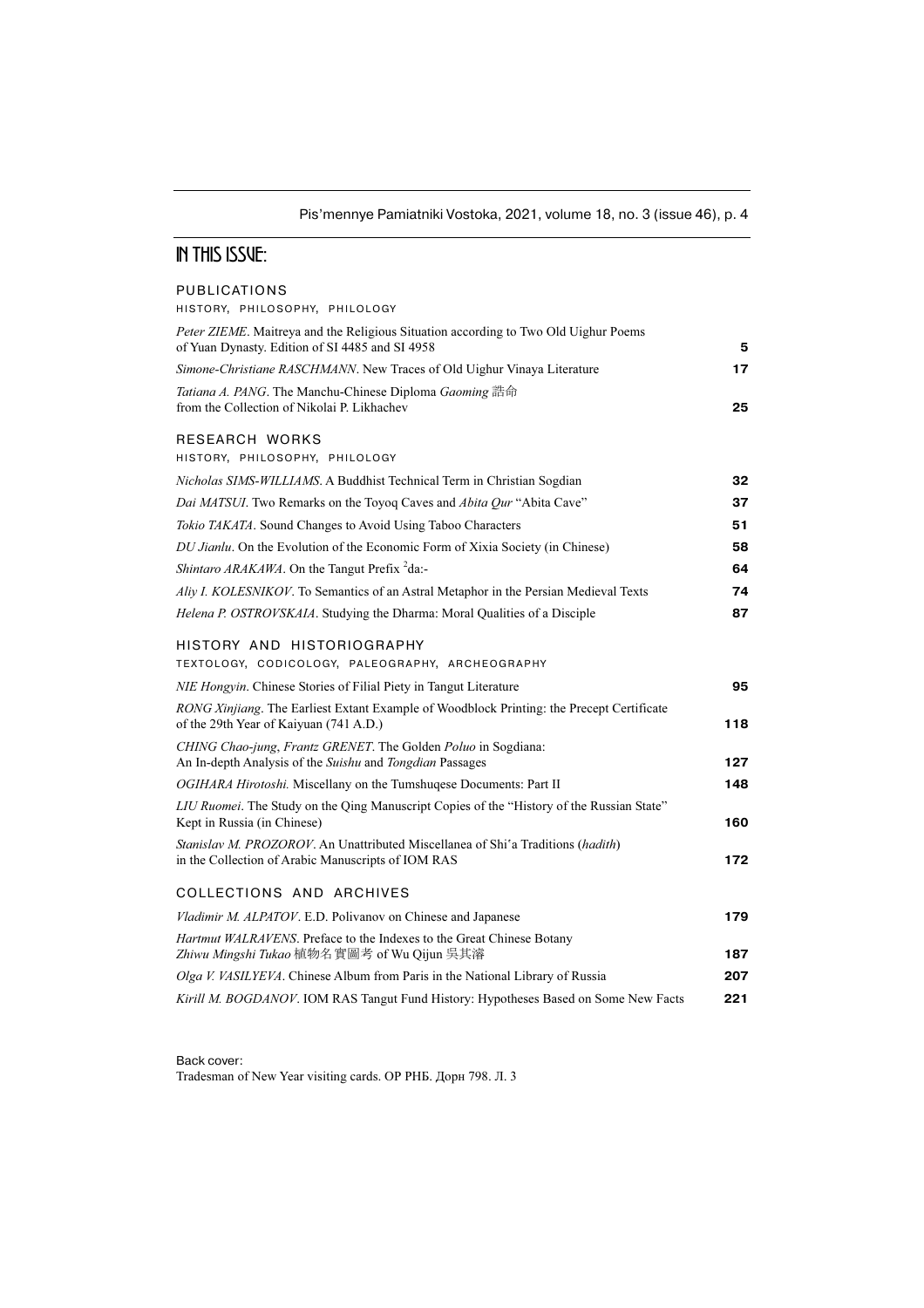Письменные памятники Востока. 2021. Том 18. № 3 (вып. 46). С. 118–126

# The Earliest Extant Example of Woodblock Printing: The Precept Certificate of the 29th Year of Kaiyuan (741 A.D.)

**Peking University** Peking, China

DOI: 10.17816/WMO77364

Received 08.07.2021.

Abstract: In this paper, the present author focus on the three printed images of Buddha on the precept certificate from the Dayun Monastery of Dunhuang preserved in St. Petersburg (Дх.02881+Дх.02882). It is the earliest extant example of woodblock printing, with a definite date the 9th day of the 2nd month of the 29th year of Kaiyuan 開元 (A.D. 741), which has long been ignored by the specialists on the history of printing. The certificate was given the monk Daojian from the Great Anguo Monastery from the capital Chang'an, as the representative of the royal monastery. The precept certificate with printed Buddha images has great significance in the history of printing. Based on the facts that Sinicized monasteries in Central Asia and Japan should have the same institution as in Dunhuang and Chang'an, we can assume the certificate with the same woodblock printing was very likely to be spread to the Western Region (Central Asia) as well as to Japan.

Key words: woodblock printing, Buddhist certificate, Chang'an, Dunhuang, IOM RAS, MSS Дх.02881+Дх.02882.

Acknowledgements: I would like to take this opportunity to thank Professor Irina Popova for all kind of help when I research the manuscripts preserved in the Institute of Oriental Manuscripts, Russian Academy of Science, St. Petersburg. And I also thank Dr. Fu Ma for translating my paper into English.

For citation: Rong Xinjiang. "The Earliest Extant Example of Woodblock Printing: The Precept Certificate of the 29th Year of Kaiyuan (741 A.D.)". Pis'mennye pamiatniki Vostoka, 2021, vol. 46, no. 3 (iss. 46), pp. 118–126 (in English). DOI: 10.17816/WMO77364

About the author: RONG Xinjiang, Professor of History, FBA Department of History, Peking University (Beijing, China) (rxj@pku.edu.cn).

© Rong Xinjiang, 2021

Besides searching for related records in literatures, the most important approach to study the history of woodblock printing is the search of early block prints. The earliest extant dated example of woodblock printing is a *Diamond Sutra* 金剛經 dating back to the 9th year of Xiantong of the Tang dynasty, i.e., 868 A.D. Discovered in the Library cave of the Dunhuang grottoes, it is now housed in the British Library, coded S.P.002. It can be viewed as a com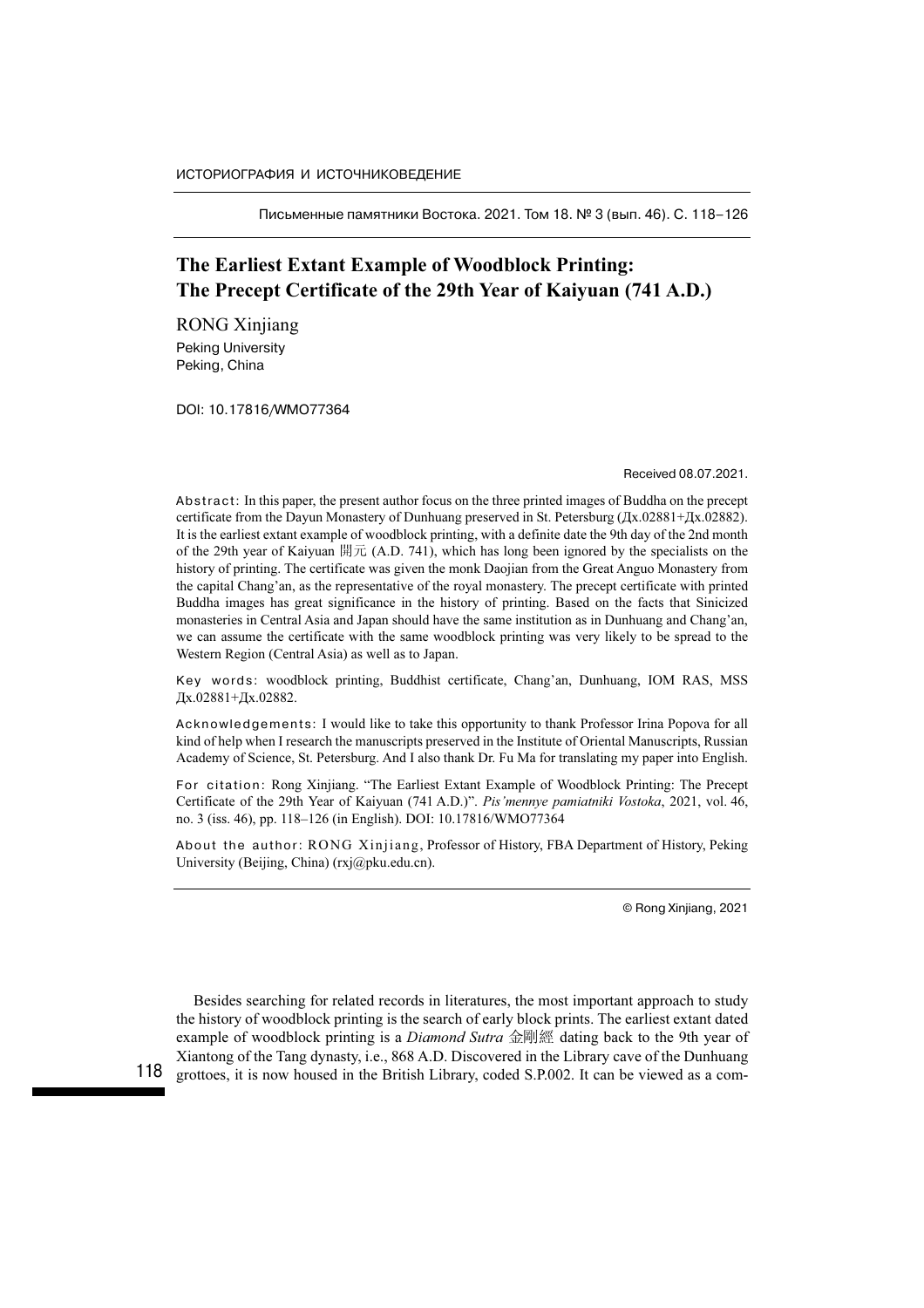plete block print book in the format of Chinese scroll, with the full length of 488 cm and printed drawings on the preface page (For the most in-depth study on this item, see Wood and Barnard 2010). Professor Deng Wenkuan has proposed to date the block print fragment of a calendar Дх.02880 to the 8th year of Taihe of the Tang Dynasty, i.e., 834 A.D., based on the record of the date and position of the Moon God, the reference of the 12 gods of *jianchu*, the map of 9 Palaces, the *ganzhi* of the *shuo* dates and the dates of mi  $\tilde{\mathbb{F}}$  (Deng Wenkuan 2000: 108–112. See also Su Ya 2000). If so, it is 34 years older than the above-mentioned Diamond Sutra. However, it is not noticed and accepted by the specialists on the history of printing, due to the lack of a definite dating and the relative small body of text with only 30 lines left. It should belong to the official block print of books, presumably brought from the heartland of Tang China or Sichuan.

As a stage earlier than the woodblock printing, the technology of seal-like stamps is not so advanced as the book printing, but it shares the same method. Therefore, the seal-like stamps are generally viewed as an early form of block print, different from seals, on-sand stamping 印沙 and etc. Some scholars have argued that the seal-like stamps emerged in the early Tang time, based on the record that the monk Xuanzang printed the image of Samantabhadra on huifeng paper 回鋒紙 in Sengyuan yilu 僧園逸錄 cited by Feng Zhi 馮贄 of the later Tang time in his *Yunxian sanlu* 雲仙散錄. There are also similar records in other literatures, but none of them is doubtless and well accepted. As for the early examples of woodblock printing, the Dunhuang scroll BD14711 from the National Library of China, Chinese version of Samyuktābhi-dharma-hrdaya, bears the seal of the county of Yongxing 永興郡 at the end and on the back, along with 10 sets of Buddhist images printed on the back. Each set is centered with the combination of one Buddha and two accompanying Bodhisattvas, with 2 lines of Sanskrit to its left and right, 2 lines above and 4 lines underneath (The colored plate of a part of this scroll was for the first time published in Rare Book Section of National Library of China 2000: 6–7). Since the manuscript of Samyuktābhi-dharma-hrdaya on the recto can be dated to the period of the Northern and Southern Dynasties, judging from the calligraphy and the toponym 永興 (in use from the reign of the emperor Wu of the Northern Zhou till the 3rd year of Kaihuang of the emperor Wen of the Sui Dynasty, i.e., 583), some scholars argued to date these printed images to the same period. Considering the texts or images on the recto and verso sides of the Dunhuang manuscripts in many cases date to different periods, more and more scholars tend to date them to a later period, the Tang time  $(7–8 \text{ cc})$  [For the black and white plate of the whole scroll see National Library of China 2010: 159–169. For the commentary, see the appendix to the same book: 7–9]. In my opinion, the date of the printed images cannot be earlier than the middle Tang period. Next to the printed drawing on the preface of the *Diamond Sutra* of 868, the earliest printed Buddhist image with a definite date is the images of Mañjuśrī, Avalokiteśvar, Vaisramana and so forth created by Lei Yanmei, an artisan of the Guiyi Army in 947, i.e. S.P.8, S.P.9, P.4514 (Kikutake 1975: 12–15; Drège 1984: 56–57, pl. VII; Bai Huawen 1987: 45; Tsiang 2010: 214–218).

In this paper, I would like to focus on a manuscript with the seal-like stamps, which has long been ignored by the specialists on the history of printing. This is the precept certificate from the Dayun Monastery of Dunhuang preserved in St. Petersburg (Дх.02881+Дх.02882), which is the earliest extant example of woodblock printing, with a definite date the ninth day of the 2nd month of the 29th year of Kaiyuan 開元 (i.e., 741, Plate 1) [E cang 1998: color pl. 1; 109–110]. Joint by two fragments, the manuscript measures 28.4cm by height and 64.4 cm by length. The whole Chinese text is as follows: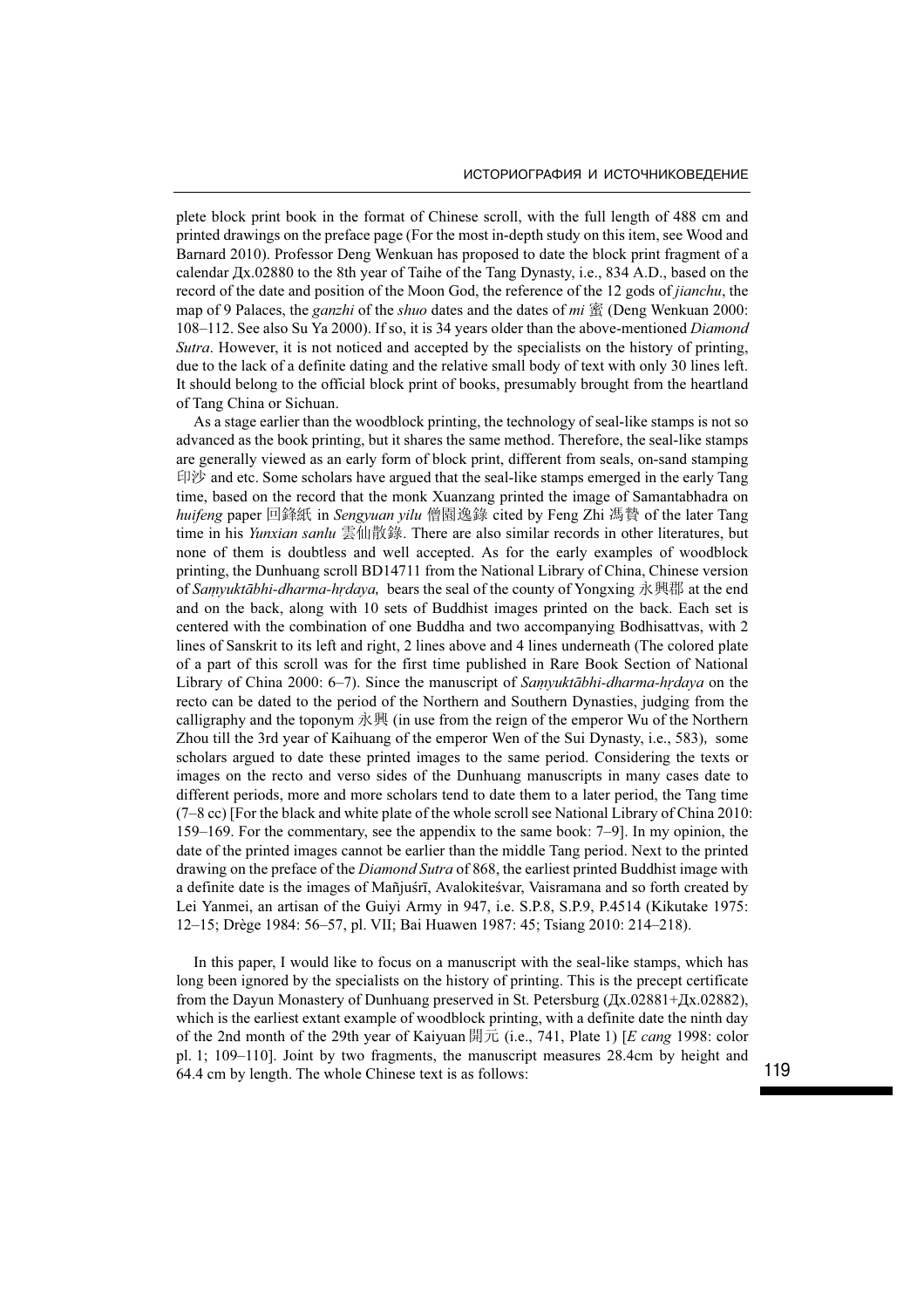(前缺) 1 [ ]菩薩戒佛弟[ ] 2 [ ]入鳥波斯迦伍[ ] 3 [ ] 1不發出離之心,恐還□□[ ] (朱印) 4 閻浮□(提)□□□□□□(大)唐國沙州燉煌縣大雲寺僧伽藍□□ 5 京大安國寺法師講 《御注金剛經》、《法華》、《梵網經》,清淨道場, 6 聽法二七□(日),然後懺悔四重、五逆、十惡、謗方等經一切諸 7 罪,今對十方諸佛、一切賢聖、天曹地府、善惡部官、閻羅 8 大王、怨家債主、負財負命、□□道眼證明,令得罪障消 9 滅,授得金剛不壞□□□□菩薩戒品具足,任爲公驗,請 10 乞大乘六念,謹牒。 11 第一念佛 第二念法 第三念僧 第四念戒 第五念捨 12 第六念天 13 [ 開元廿九年二月九日授得菩薩戒 14 | 『『『真菩薩戒和尚沙門釋道建(簽名) 15 『 ---------------- 授菩薩戒同學伴侶十方諸大菩薩 16 <sup>四 18</sup> 畫 菩 薩 戒 師 十 方 諸 佛 17 科授 阿 闍 梨 當來 弥勒 菩薩 18 達磨 阿 闍 梨 釋 迦 牟 尼 佛 19 <sup>严 。</sup> 其 爱 菩 薩 戒 和尚 盧 舍 那 佛 20 今有眾多善男子、善女人等,今於我所,求受菩薩戒, 所 21 謂攝律儀戒,誓斷一切惡; 22 攝善法戒,誓求無上菩提;饒益有情戒,誓度法戒(界)眾生; 23 是諸佛三聚淨戒。過去諸佛菩薩已受已學已成佛竟,未 24 來菩薩當受當學當作, 現今菩薩今□□□時學, 即擬行 25 當來作佛。如(汝)等善男子、善女人等能持不? 26 能持。於後如法脩行,莫放逸。 (以下紙縫) 佛像 佛像 佛像

This certificate was issued to a monk in the Dayun Monastery in Dunhuang by the master Daojian 道建(?), who gave Boddhisattva precepts there on the 9th day of the 2nd month of the 29th year of Kaiyuan during the reign of the emperor Xuanzong of the Tang dynasty. Three images of Buddha were printed between line 13 and 19 (Plate 2). The block is the standard image of the preaching of the Sakyamuni Buddha, illustrating him sitting cross-legged, with a high usnīsa, a round face and a halo behind his head. He wears kasaya, with right hand in Abhaya-mudra and a halo behind his body. The picture fits the solemn scenario of the ritual of Boddhisattva precepts, with only floral decorations at the upper corners of the frame. The three images are identical, suggesting they were produced by the same woodblock. The irregular sequence of the three images is probably due to printing carelessly.

120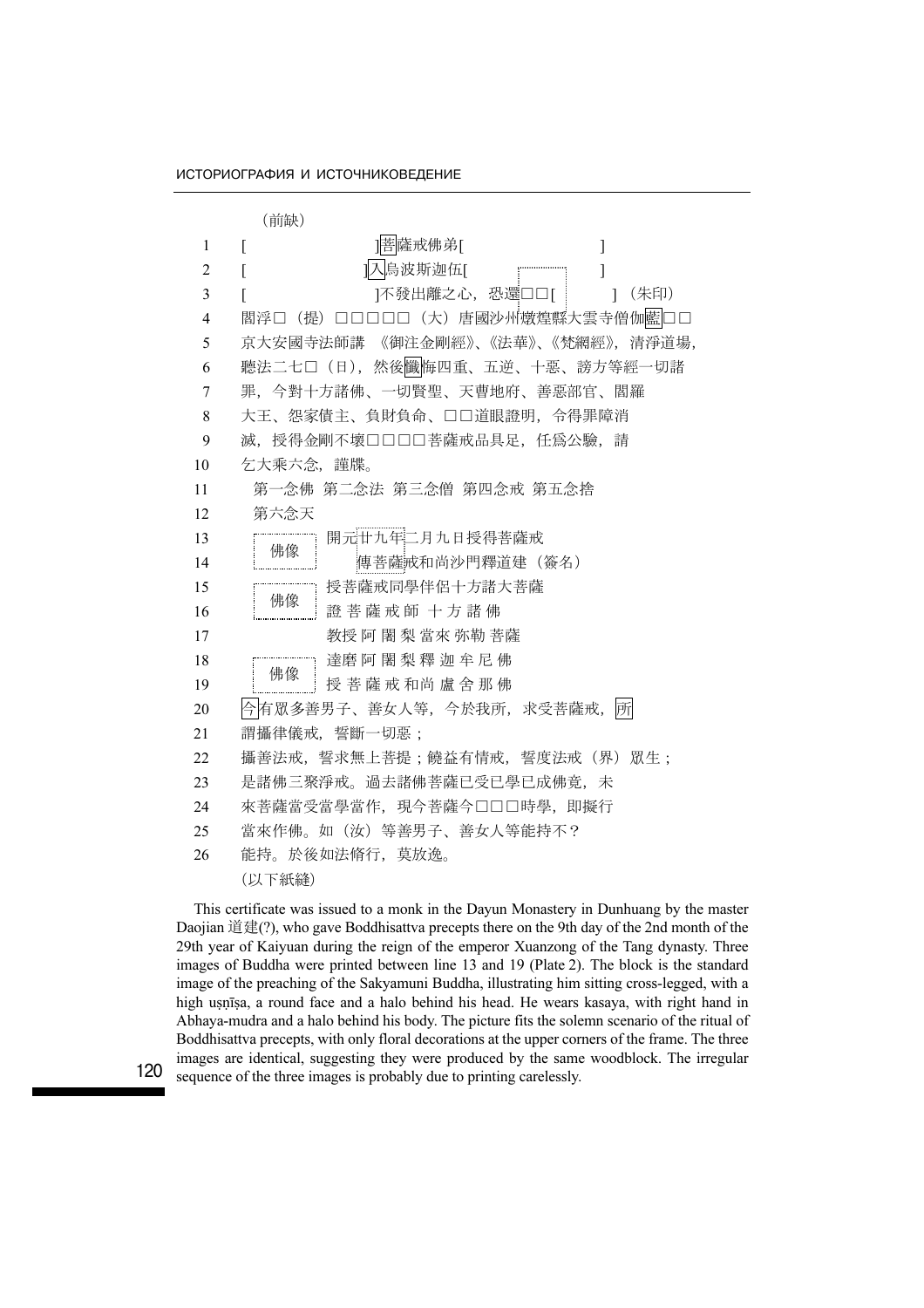

Plate I: Precept certificate from the Dayun Monastery of Dunhuang preserved in St. Petersburg  $(Lx.02881 + Lx.02882)$ .



Plate II: Three images of Buddha in printed on the precept certificate from the Dayun Monastery of Dunhuang preserved in St. Petersburg (Дх.02881+Дх.02882)

After the initiation of monkhood, one has to experience different periods of learning and thus different kinds of precepts, including Śrāmaṇera or Śrāmaṇerika, Bhikṣu or Bhikṣunī precepts, and Boddhisattva precepts (For the general description of Buddhist monks' precepts in China, see Qu Dacheng 2016: 28–73; For the monks' precepts in Dunhuang, see Hao Chunwen 1998; Zhanru 2003). The above-mentioned certificate is for Boddhisattva precepts. As I have already pointed out, this certificate (Дх.02881+Дх.02882) not only presents the so far earliest extant certificate for Boddhisattva precepts, but also reveals that it is the monk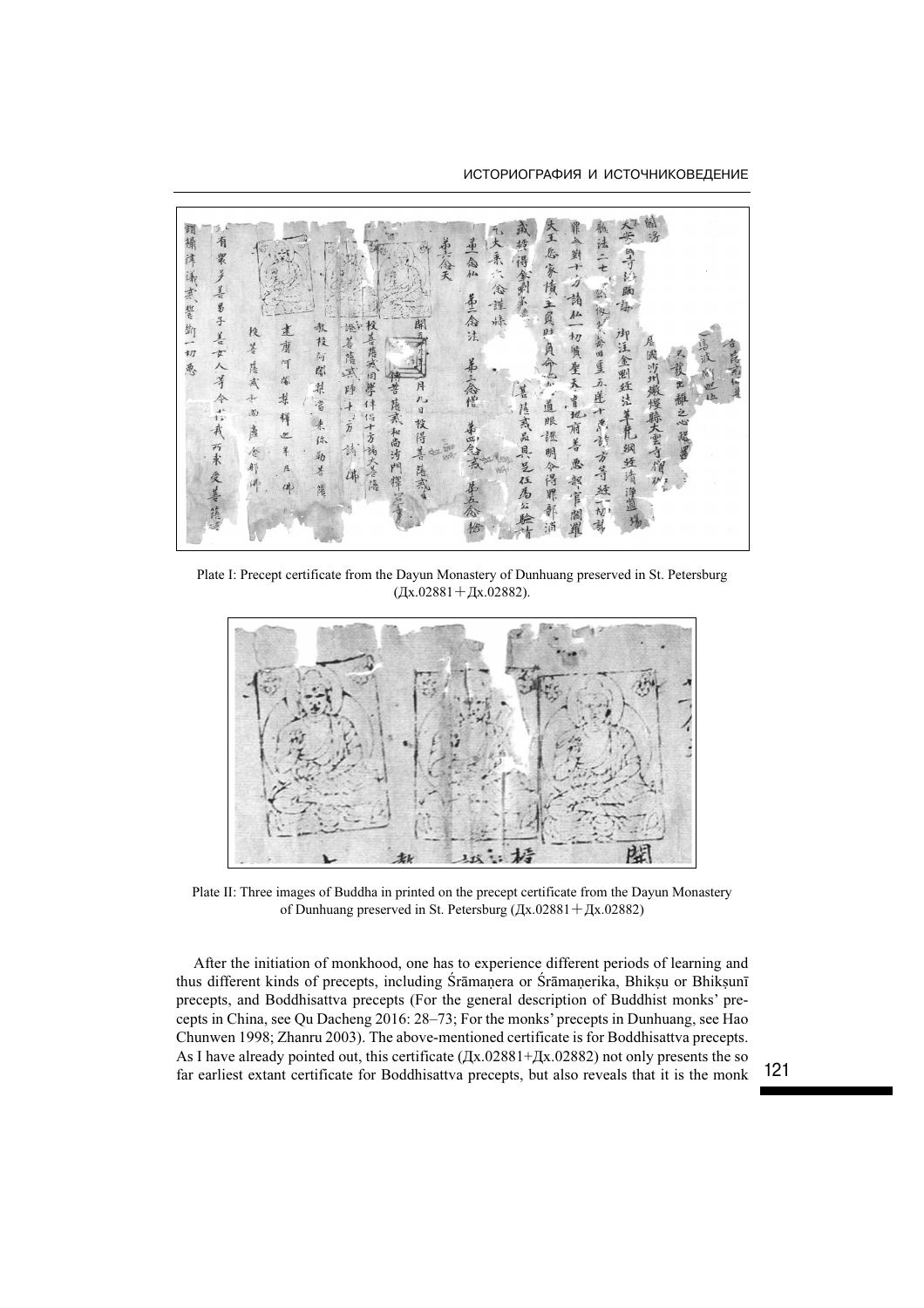Daojian from the Great Anguo Monastery from the capital Chang'an, as the representative of the royal monastery, who gave the precepts to the monks in the Dayun Monastery in Dunhuang. As part of the ritual, Daojian also spent 14 days preaching three sutras to the monks in the Dayun Monastery, including the *Diamond Sutra* with the emperor's commentary 御注金 剛經, the Lotus Sutra, and the Brahmajāla Sutra. The Emperor Xuanzong accomplished his commentary to the Diamond Sutra in the 23rd year of Kaiyuan. In the 27th year, the monks in Chang'an built the Prajna temple. On the 10th day of the 8th month in the same year, they gathered in the Great Anguo Monastery, preaching the Diamond Sutra with the emperor's commentary and the *Humane King Sutra* 仁王般若經. It is only two years later that Daojian brought the Diamond Sutra with the emperor's newly accomplished commentary to Dunhuang, preaching it to the local monks (For this part, see Rong Xinjiang 2007: 15–25; included in Rong Xinjiang 2009: 149–178). This reflects the central government's control on the local monks in the Tang times.

The certificate should be in the same format with those issued in Chang'an. The text could be written in Dunhuang, but the images of the Buddhas of ten directions could not be drawn in a short time. Therefore, it is more feasible to bring the woodblock of the images to Dunhuang and print them there. Otherwise, it is also possible that they brought the certificate with printed images from Chang'an and filled in the monks' name in Dunhuang. According to my examination of the manuscript in the Institute of Oriental Manuscripts, Russian Academy of Science, St. Petersburg, the paper has pretty fine and clean texture, resembling the paper made in Chang'an. A red square seal was stamped on the year when the ritual took place. It shows the image of a 3-storied altar, probably representing the altar for precepts. However, the characters in the middle are not legible due to the damage of the paper. Anyways, the purpose of this seal is clear: it is to prevent any change to the year.

The precept certificate with printed Buddha images has great significance in the history of printing. As we know, the power of Buddhism largely overwhelmed that of the Taoism in Tang times, even though the Tang court had tried to restrict it several times. Great numbers of monks and nuns undertook precepts every year, whilst the Tang court issued certificates to them as a method to control. In particular, the ministry of temples 祠部 replaced the Chongxuan department of the court of state ceremonials 鴻臚寺崇玄署 as the administrative department of the Buddhist societies in the 24th year of Kaiyuan, i.e., 736, as a strict measure taken by the Tang court. Therefore, we should relate the precept certificate in Dunhuang of 741 to this background. That the monk from the royal monastery came all the way to Dunhuang to take charge of the precept ritual of the local monks is very likely to be due to a new policy to strengthen the central control of the local Buddhist societies.

The monk Huichao 慧超 from Silla recorded the Buddhist monasteries in the Four Garrisons in Anxi Protectorate in his travel log during his visit in the 15th year of Kaiyuan, i.e., 727. I hereby cite Jan et al.'s English translation with necessary modification as follows (Jan et al. 1984: 57–58. See also Kuwayama 1992: 25–26):

From Congling I travelled another month and arrived at Kashgar. The foreigners call this place Kashgiri. The place is also guarded by Han troops. There are monasteries and monks. Hīnayāna Buddhism is practiced. People eat meat, onions, leeks, and such. The local inhabitants wear cotton clothes.

From Kashgar I travelled further east for one month and arrived at the country of Kucha. This is the headquarters of the great protectorate of Anxi, the place where Han troops are gathered. In Kucha there are many monasteries and monks. Hīnayāna

122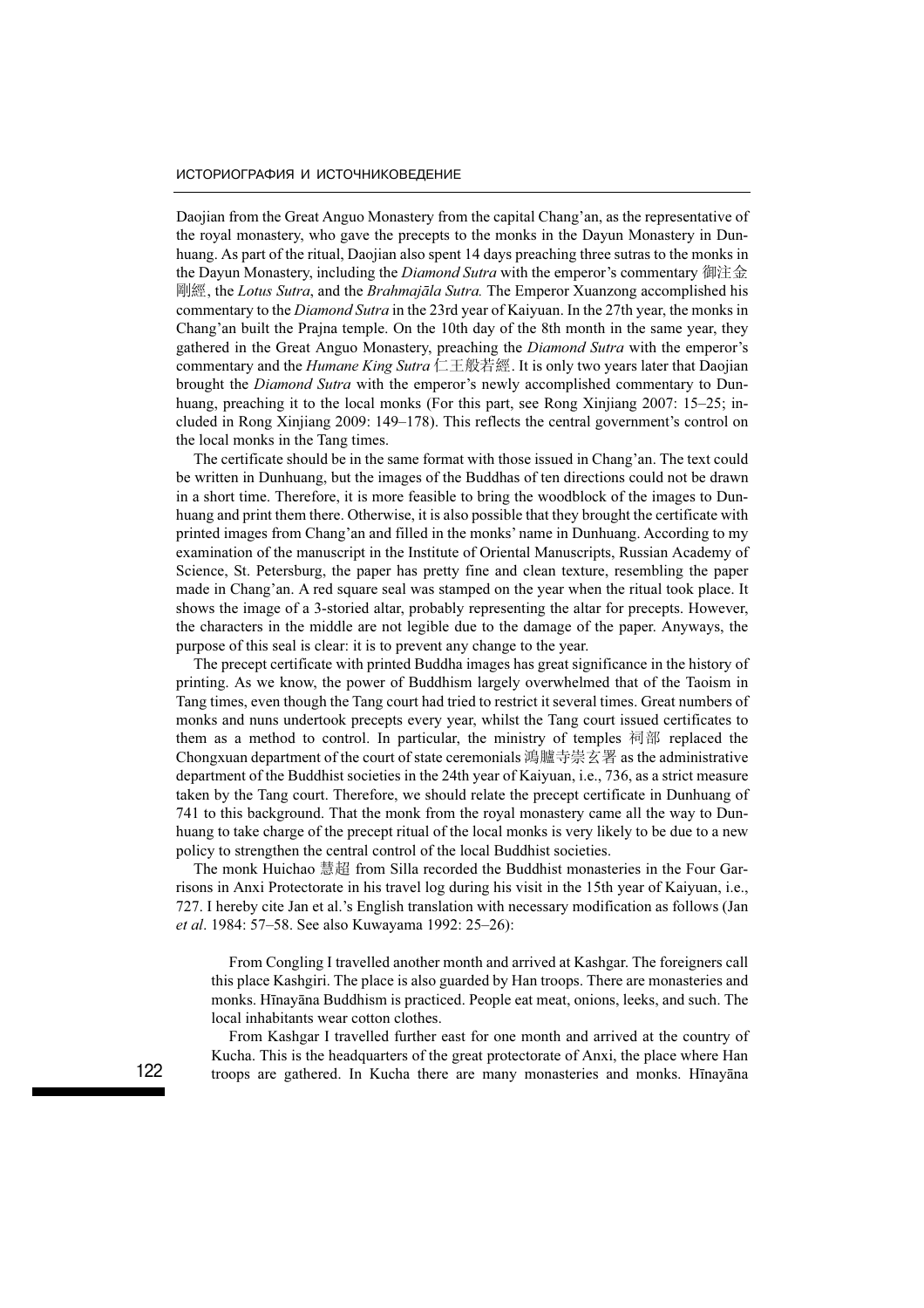Buddhism is practiced. The foods are meat, onions, leeks, and such. The Han monks practice Mahayana Buddhism.

Two thousand *li* from Anxi is the country of Khotan. There are also many Han troops stationed here. There are many monasteries and monks. Mahāyāna Buddhism is practiced. No monks eat meat.

From here eastward is all the territory of the Great Tang Empire. This is known to all. One can understand [the Situation] without further explanation.

I arrived at Anxi during the first ten-day period of the eleventh moon of the fifteenth year of the Kaiyuan era. At that time, the military governor was his excellency Chao.

There are two monasteries presided over by Han monks. They practice Mahāyāna Buddhism and eat no meat. The abbot of the Dayun Monastery is Xiuxing 秀行, who is well versed in discourse and speech. Previously, he was a monk of the Qibaotai Monastery in the capital. The Duty Distributor called Yichao 義超 understands the Vinaya Piṭaka very well. Previously he was a monk of the Zhuangyan Monastery in the capital. The Chief Chair of the Dayun Monastery called Mingyun 明惲, who had a high moral character, originally came from the capital. These monks are good chiefs. They possess religious determination and perform religious worship with joy.

The abbot of the Longxing Monastery is called Fahai 法海. Though he is a Chinese born in Anxi, his scholarship and manners are not different from those of China.

There is a Chinese monastery called Longxing Monastery in Khotan. A Chinese monk called  $\leq$ ... is the abbot of the monastery and he is a good abbot. This monk is a native of Jizhou in Hebei.

There is also a Chinese monastery called the Dayun Monastery in Kashgar. A Chinese monk resides over the monastery, who is a native of Minzhou.

From Anxi I travelled further east for <...> and arrived at the country of Yanqi. The place is also guarded by Han troops. There is a king, and the inhabitants are Hu people. There are many monasteries and monks. Hīnayāna Buddhism is practiced.

There are four towns in the Anxi region, namely Anxi [Kucha], Khotan, Kashgar, and Yanqi <…>

In the Anxi region, the Hīnayāna Buddhism was prevalent among the local Hu people in Kashgar, Kucha and Yanqi, whilst the Mahāyāna Buddhism in Khotan. On the other hand, the Mahāyāna Buddhism was practiced among the Han people in all the Four Garrisons in this region. Noteworthy is that the abbot of the Dayun Monastery in Kucha (Anxi) was a monk from the Qibaotai Monastery in Chang'an, the Duty Distributor a monk from the Zhuangyan Monastery in Chang'an, and the Chief Chair a monk from Chang'an as well. All the three leading monks of the official monastery in Kucha came from Chang'an. Moreover, I have once pointed out that Wudao  $[\frac{16}{3}]$ 道, a chief administrator of the whole Buddhist society in the Anxi region was also a monk from the Zhuangyan Monastery of Chang'an, based on a wall inscription taken from Kumtura Caves by the Otani expedition (Rong Xinjiang 2005: 130–137; included in Rong Xinjiang 2015: 153–160. For the English version, see: Rong Xinjiang 2010: 215–220. The name Wudao was reconstructed by Moriyasu 2007: 21; also Moriyasu 2015: 663). He specialized in Vinaya. We can therefore assume that these leading monks from Chang'an could have issued the same certificates as the one of 741 in Dunhuang, when they were in charge of the precept rituals of the local Han monks in the Anxi region. These certificates should have born similar printed images of the Buddha. Therefore,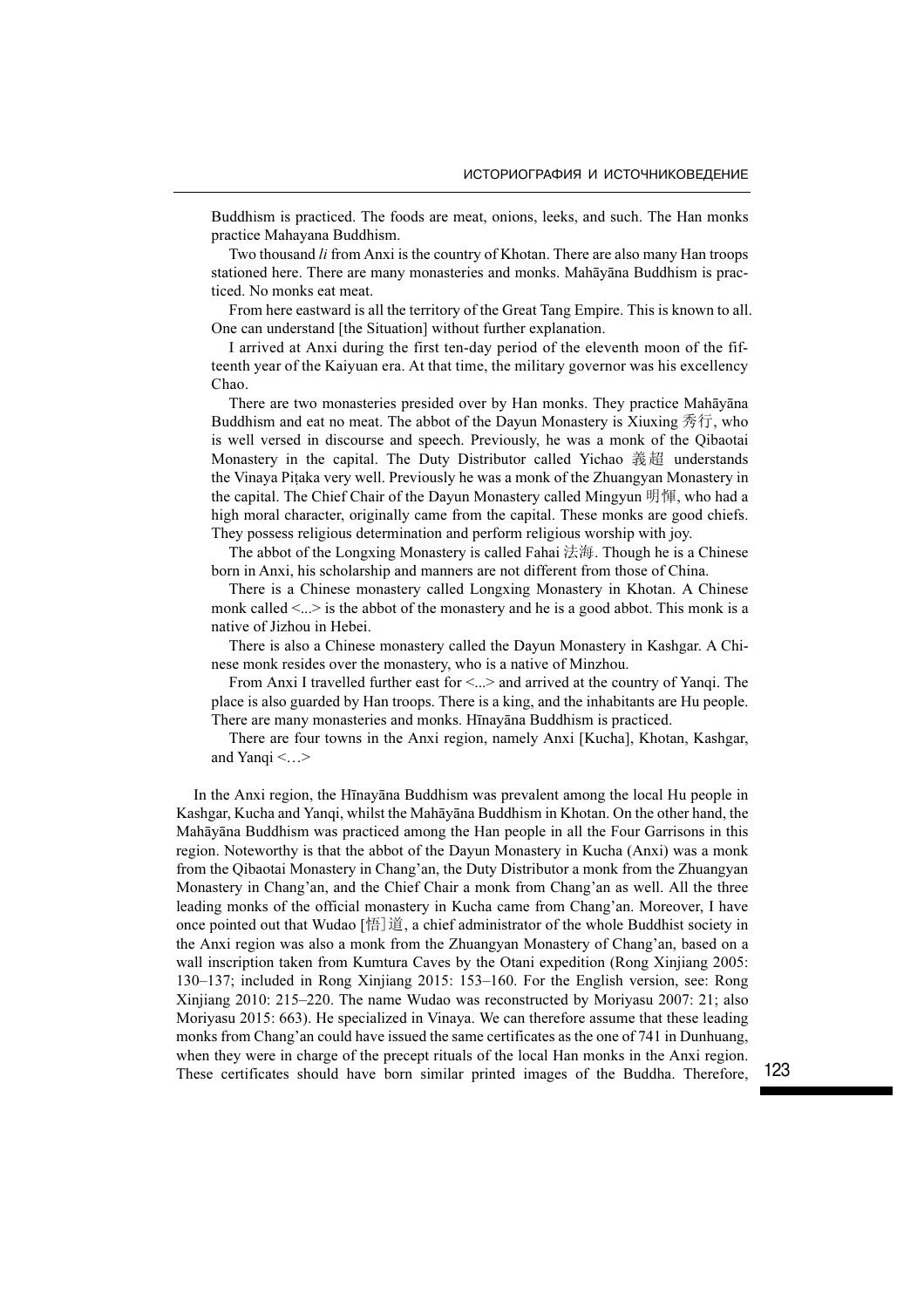the woodblock printing images were very likely to be introduced to most of the Anxi region, as far as Suyab, which used to be one of the Four Garrisons.

The precept ritual practiced in the monasteries in Chang'an should have been introduced eastwards to Japan as well. Jianzhen 鑒真, the monk from Yangzhou who founded of the Japanese Vinaya School, had received the complete precepts in the Wenguo Monastery (former Shiji Monastery) in Chang'an in the 3rd month of the 2nd year of Jinglong (708) (See Mahito Genkai 2000: 34; See also Zanning 1987: 349). In the 21st year of Kaiyuan (733), Japan sent the 10th delegation of 594 people to the Tang court in four ships, including Rongrui and Puzhao, the monks from the Xingfu Monastery who were intended to receive Jianzhen (For the in-depth study on the Japanese delegation, see Ando 1960: 59–86). Through several rounds of troubles, Jianzhen finally arrived in Japan in the 14th year of Tianbao (754), introducing the Vinaya School there. We can thus assume that the ritual as well as the certificate given by Jianzhen there should be the same as that in Chang'an. The printed images on the certificate were very likely introduced to Japan in such background.

Scholars tend to stress the significant role of the Buddhist Tantric School in the invention and development of printings, based on the emergence of printed Dharanī during the period of High and Middle Tang. I do not intend to join in the discussion of the early history of printing in this paper. My primary purpose is to draw attention to the precept certificate of 741 in the St. Petersburg collection, which has long been ignored by the specialists in the history of printing, and to argue that the printed images of Buddha on it should be the earliest extant dated example of woodblock printing in the world. Further, I suppose, the development and spread of early woodblock printing was very likely to be prompted by the huge need for this kind of precept certificate with printed image. Based on the facts that Sinicized monasteries in Anxi and Japan should have the same institution as in Dunhuang and Chang'an, we can assume the precept ritual and certificate should be the same in these regions. Woodblock printing was very likely to spread to the Western Region (Central Asia) as well as to Japan, along with the spread of the Sinicized precept activities.

#### Reference

- Ando Kousei 安藤更生. Ganjin daiwajoden no kenkyu 鑒真大和上傳之研究. Tokyo: Heibonsha, 1960 (in Japanese).
- Bai Huawen 白化文. "Survey of the Woodcut Prints in the Dunhuang Chinese Materials"敦煌漢文遺 書中雕版印刷資料綜述. *Daxue Tushuguan tongxun* 大學圖書館通訊, 1987, no. 3, pp. 44–52 (in Chinese).
- Deng Wenkuan 鄧文寬. "Three Fragments of Calendar from Dunhuang" 敦煌三篇具注曆日佚文校 考. Dunhuang yanjiu 敦煌研究, 2000, no. 3, pp. 108-112 (in Chinese).

Drège, J.-P. "Éléments méthodologiques pour l'étude des documents de Dunhuang". Les peintures murales et les manuscrits de Dunhuang ed. M. Soymié, Paris, 1984, pp. 53–59 (in French).

- E cang Dunhuang wenxian (Dunhuang Manuscripts kept in Russia) 俄藏敦煌文獻, vol. 10. Shanghai: Shanghai guji chubanshe, 1998 (in Chinese).
- Hao Chunwen 郝春文. Tang houqi Wudai Songchu Dunhuang sengni de shehui shenghuo 唐後期五代 宋初敦煌僧尼的社會生活. Beijing: Zhongguo shehuikexue chubanshe, 1998 (in Chinese).
- Jan, Yun-hua et al. The Hye Ch'o Diary: Memoir of the Pilgrimage to the Five Regions of India 慧超 往五天竺國傳. Berkeley: Asian Humanities Press, 1984 (in English).

124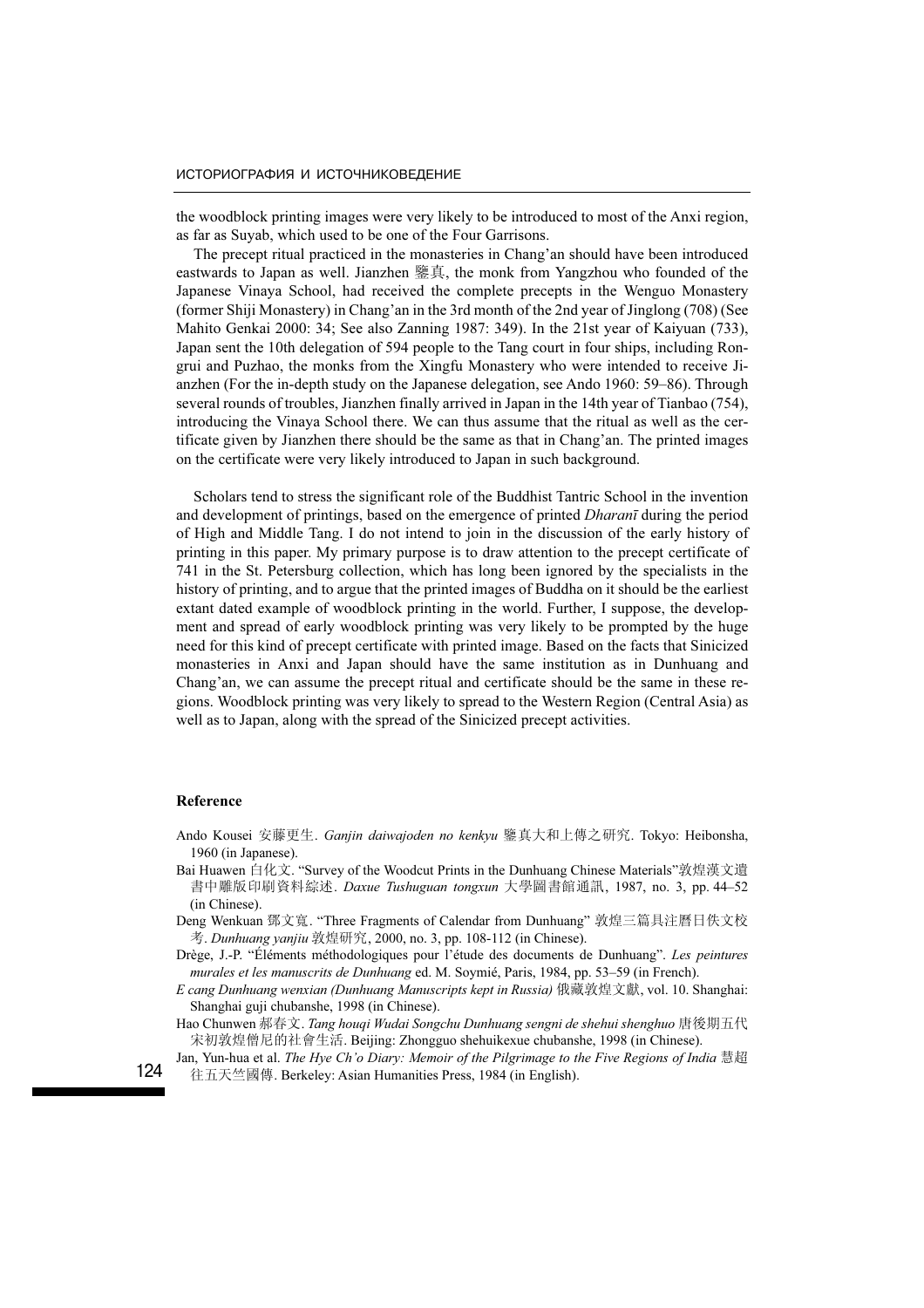- Kikutake Jun'ichi 菊竹淳一. "Buddhist Woodcut Prints from Dunhuang" 敦煌の佛教版畫. Ars Buddhica 佛教藝術, 1975, no. 101, pp. 3–35 (in Japanese).
- Kuwayama Shoshin 桑山正進 (ed.). Huichao's Wang Wu-Tianzhuguo zhuan Record of Travels in Five Indic Regions. Tanslation and Commentary. 慧超往五天竺國傳研究. Kyoto: Institute for Research in Humanities, Kyoto University, 1992 (in Japanese).
- Mahito Genkai 真人元開. To daiwajo toseiden / Tang daheshang dongzheng zhuan 唐大和上東征傳, with commentaries by Wang Xiangrong 汪向榮. Beijing: Zhonghua shuju, 2000 (in Chinese).
- Moriyasu Takao 森安孝夫. "Chronology of West Uighur Buddhism: Re-examination of the Dating of the Wall-paintings in Grünwedel's Cave No. 8 (New: No. 18). Bezeklik" 西ウイグル仏教のクロノ .<br>ロジー ——ベゼクリクのグリュンヴェーデル編號第8窟 (新編號第18窟) の壁畫年代再考. Bukkyō-gaku kenkyū 佛教學研究, 2007, vol. 62/63, pp. 1–45 (in Japanese).

Moriyasu Takao. Tōzai Uiguru to Cyūō Yūrasia (East- and West-Uighurs in the Central Eurasia) 東西 ウイグルと中央ユーラシア. Nagoya: Nagoya University Press, 2015 (In Japanese).

- National Library of China 中國國家圖書館 (ed.). Guojia Tushuguan cang Dunhuang yishu (Dunhuang Manuscripts Preserved in the National Library) 國家圖書館藏敦煌遺書, vol. 132. Beijing: Press of Beijing Library, 2010 (in Chinese).
- Qu Dacheng 屈大成. Zhongguo Fojiao lvzhi yaoyi 中國佛教律制要義, Tainan: Heyu chubanshe, 2016 (in Chinese).
- Rare Book Section of National Library of China 中國國家圖書館善本特藏部 et al. (eds.). Zhongguo Guojia Tushuguan cang Dunhuang yishu jingpinxuan (Masterpieces of Dunhuang Manuscripts Preserved in the National Library of China) 中國國家圖書館藏敦煌遺書精品選. Beijing: No Publisher, 2000 (in Chinese).
- Rong Xinjiang 榮新江. "The Network of Chinese Buddhist Monasteries in the Western Regions under Tang Control" 唐代西域的漢化佛寺系統. Xinjiang Kucha Society 新疆龜茲學會 (ed.). In: Qiuci wenhua yanjiu 龜茲文化研究, vol. 1, Hong Kong: Tianma chuban youxian gongsi, 2005, pp. 130–137 (in Chinese).
- Rong Xinjiang. "Chang'an and Dunhuang in the High Tang: A Study on the Certificate Dated to 741 A.D. in the Russian Collections" 盛唐長安與敦煌——從俄藏〈開元廿九年(741)授戒牒〉談 起. Zhejiang daxue xuebao 浙江大學學報, 2007, vol. 37, no. 3, pp. 15–25 (in Chinese).
- Rong Xinjiang. Sui Tang Chang'an: Xingbie, jiyi jiqita 隋唐長安:性別、記憶及其他. Hong Kong: Joint Publishing (H.K.) Co., Ltd., 2009 (in Chinese).
- Rong Xinjiang. "The Network of Chinese Buddhist Monasteries in the Western Regions under Tang Control". "The Way of Buddha" 2003: The 100th Anniversary of the Otani Mission and the 50th of the Research Society for Central Asian Cultures. (Cultures of the Silk Road and Modern Science, Vol. 1.), ed. Irisawa Takashi 入澤崇, Osaka: Toho Shuppan, 2010, pp. 215–220 (in English).
- Rong Xinjiang. Sichouzhilu yu dongxi wenhua jiaoliu 絲綢之路與東西文化交流, Beijing: Peking University Press, 2015 (in Chinese).
- Su Ya 蘇雅. "The Earliest Extant Printed Matter found in China: Calendar in A.D. 834" 我國發現的現 存最早雕版印刷品——唐大和八年甲寅歲(834)具注曆日. In: Newsletter of Cultural Relics in China 中國文物報, Feb. 2, 2000, p. 3 (in Chinese).
- Tsiang, Katherine R. "Buddhist Printed Images and Texts of the Eighth-Tenth Centuries: Typologies of Replication and Representation". In: Esoteric Buddhism at Dunhuang. Rites and teachings for this life and beyond, eds. Matthew T. Kapstein and Sam van Schaik. Leiden: Brill, 2010, pp. 201–252 (in English).
- Wood, F. & M. Barnard. The Diamond Sutra: The Story of the World's Earliest Dated Printed Book. London: The British Library, 2010 (in English).
- Zanning 贊寧. Song Gaoseng zhuan 宋高僧傳, Beijing: Zhonghua shuju, 1987 (in Chinese).
- Zhanru 湛如. Dunhuang Fojiao lvyi zhidu yanjiu 敦煌佛教律儀制度研究, Beijing: Zhonghua shuju, 2003 (in Chinese).